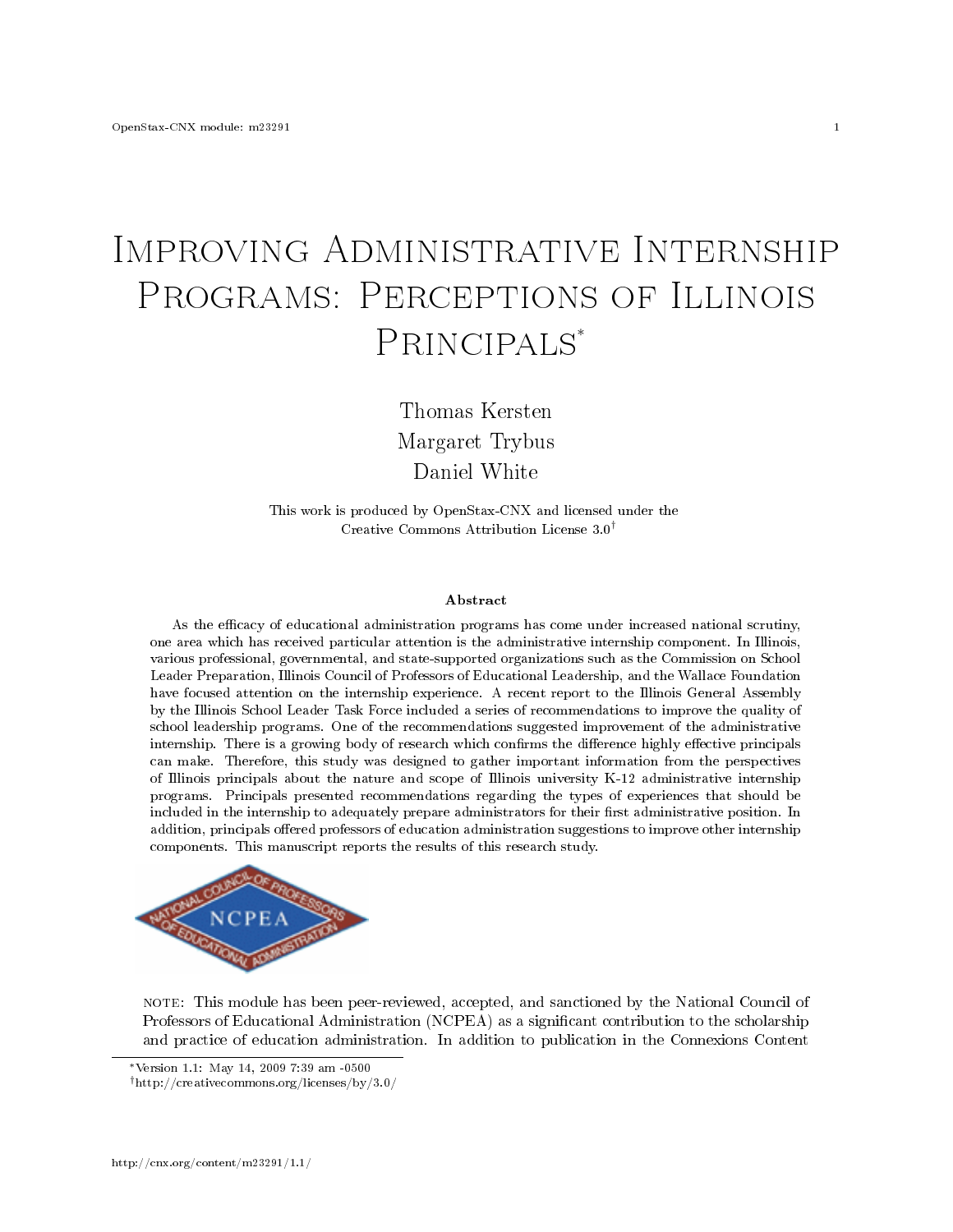Commons, this module is published in the International Journal of Educational Leadership Preparation, <sup>1</sup> Volume 4, Number 2 (April - June, 2009). Formatted and edited by Theodore Creighton, Virginia Tech.

# 1 Introduction

The impact effective principals have on both school improvement and increased student achievement cannot be overestimated. In fact, a growing body of educational research continues to confirm the difference highly effective principals can make (Darling-Hammond, LaPointe, Meyerson, Orr, & Cohen, 2007, Marzano, Waters, & McNulty, 2005; Murphy, 2002; Schmoker, 2001; Davis, Darling-Hammond, LaPointe, & Meyerson, 2005; Leithwood, Seashore Lewis, Anderson, & Wahlstrom, 2004). Yet, at a time when researchers are documenting their positive impact, school district superintendents may worry that they will be unable to find experienced and highly effective principals to meet the growing demand.

This concern is well founded. The US Bureau of Labor (2008) (USBL) projects continuing employment growth for school principals over the next decade. Similarly, the American Association for Employment in Education (2008) (AAEE) reports a nationwide shortage of principals in its latest research on educational employment. Through 2012, the Illinois State Board of Education (ISBE) estimates that over 3,400 administrators will be required, making administration the fourth ranked projected need in education (ISBE, 2008a). These findings highlight the reality that school district superintendents, in some areas of the country, may need to employ more novice rather than experienced principals, many of whom may have recently completed their administrative certification.

Not surprisingly, the quality of education administration preparation programs has come under increased scrutiny. More than ever, educational administration professors are expected to ensure that their graduates, many of whom are entering administration with minimal years of teaching experience, are well prepared to assume sophisticated leadership positions. Simultaneously, some educational and political leaders are challenging the quality of administrative preparation programs and even proposing changes which they contend will strengthen the profession (Darling-Hammond, et.al., 2005; Levine, 2005). One component of administrative certification programs often targeted for improvement is the internship.

The administrative internship is typically a required component for principal preparation as part of the master's degree program and state licensure. It is the major field-based clinical experience required of future principals. Well designed internship experiences expand the knowledge and skills of principal candidates, and expose them to authentic experiences. By examining the internship experience, higher education will be able to meet the needs of aspiring principals, and work to improve their preparation.

# 2 Improving Administrative Leadership Programs

It is well documented that principals are regarded as the instructional leaders of their schools, and in that role are charged with leading the essential work of school improvement (Waters, Marzano, & McNulty, 2003; Brown, 2006). The essential competencies that are required of principals include:

- a comprehensive understanding of school and classroom practices that contribute to student achievement;
- the ability to work with teachers and others to design and implement a system for continuous student achievement; and
- the ability to provide the necessary support for staff to carry out sound school, curriculum and instructional practices (Southern Regional Education Board, 2005, p.12).

Research over the past two decades continues to examine the impact of leadership practices on student achievement with the belief that the principal contributes a measurable amount of influence on school

<sup>1</sup>http://ijelp.expressacademic.org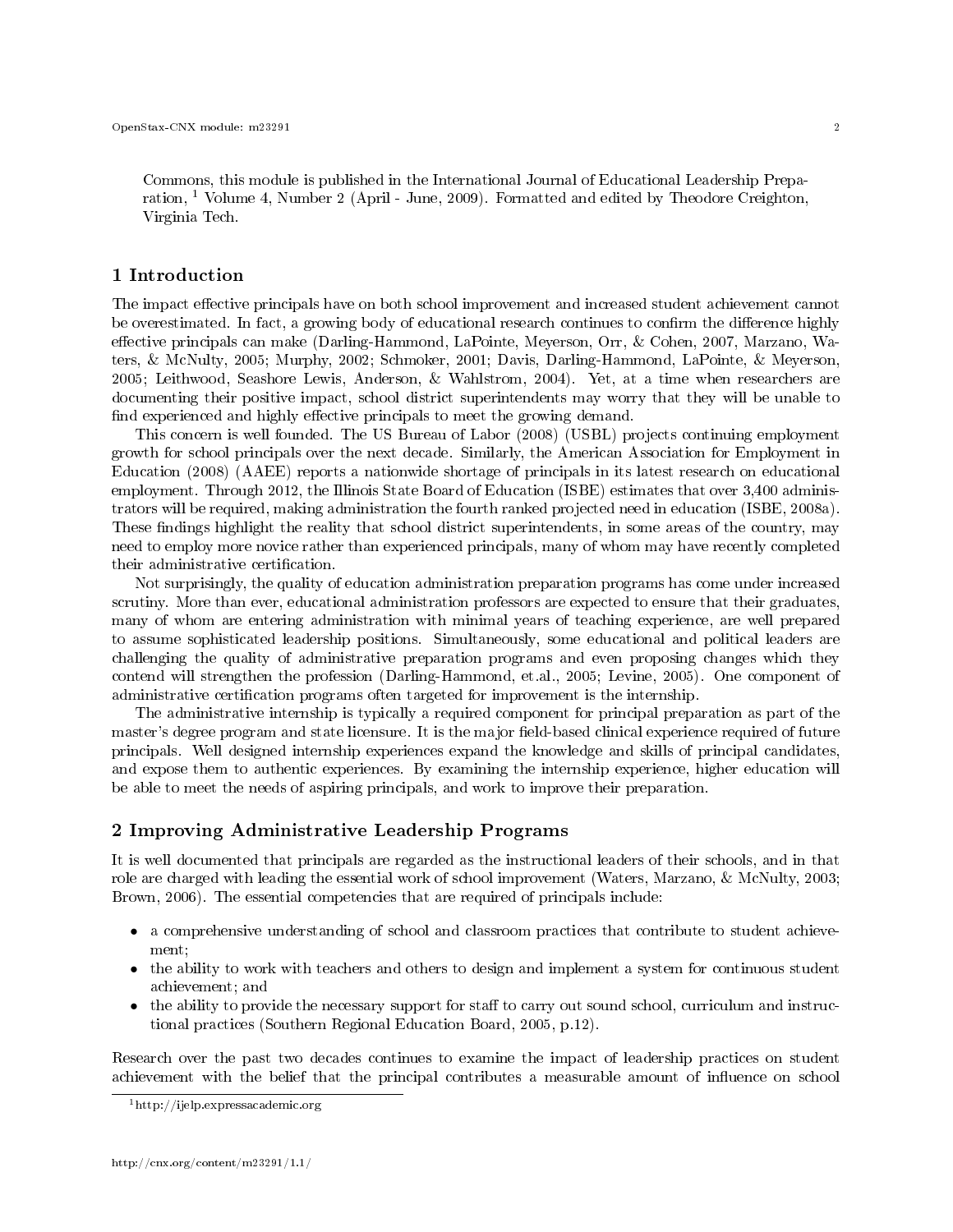effectiveness and improvement (Hallinger & Heck, 1998). According to Leithwood, Louis, Anderson, and Wahlstrom (2004), of all the factors that contribute to student learning, leadership is second only to classroom instruction. In their quantitative synthesis of the research, McREL identified 21 categories of principal behaviors referred to as responsibilities that are correlated to student achievement. Using the methodology of a meta-analysis, the Mid-continent Research for Education and Learning (McREL) examined over 69 research studies conducted at 2,802 schools to identify specific responsibilities related to principal leadership.

The value of this research was the affirmation that a principal, who demonstrates expertise in these areas, will be highly effective and more successful in improving student achievement (Waters, et.al, 2003; Marzano, et.al, 2005). Among the 21 responsibilities include the principals willing to challenge the status quo as a change agent, establishing effective communication with and among teachers and students, establishing clear goals, demonstrating flexibility to meet the needs of the situation, and direct involvement in curriculum, instruction, and assessment (Marzano, et.al, p. 42-43).

In light of these findings, universities will need to examine the design and delivery of educational leadership programs in order to develop quality candidates equipped to lead school improvement efforts. In addition to the need to align course curriculum and program requirements with the principal responsibilities in mind, an examination of the administrative internship, which is often the culminating experience prior to obtaining a principalship, is necessary.

With concerns for the quality of higher education programs on the rise, many factors may contribute to a "disconnect" in the design and delivery of administrative preparation with what is needed to improve schools. These factors include curricular coherence, rigor, pedagogy, and the blend of course work with "on the job" training obtained through field experiences, primarily the principal internship (Jackson & Kelley, 2002; Southern Regional Education Board, 2005). The internship experience has come under scrutiny as the examination of administrative preparation programs has heightened in response to concerns raised regarding program quality (Levine, 2005). The call for improvement of meaningful clinical experiences has challenged higher education programs to evaluate current practices, and restructure internship components (ISBE, 2006).

The Commission on School Leader Preparation in Illinois Colleges and Universities in their report, School Leader Preparation: A Blueprint for Change (2006), recommends seven areas be included in internship requirements. These include:

- extending the internship experience to an entire year;
- requiring that the internship be a degree requirement with candidates allowed to begin their internship after passing the state certification exam;
- $\bullet$  creating university-school partnerships to improve field experiences;
- providing mentor training at the university level;
- $\bullet$  employing clinical faculty at the university level to supervise interns and assess their field performance relative to the goals of the preparation program;
- finding internship funding sources;
- designing key best practice internship assessments; and,
- revising the ISLLC-based Illinois Standards for School Leaders so that field experience requirements and evaluations, as well as internship requirements, are consistent with Educational Leadership Constituent Council (ELCC) standards. (ISBE, 2006, p. 10-11).

Research conducted by the Illinois Council of Professors of Educational Administration (ICPEA) reported that, in fact, all National Council for Accreditation of Teacher Education (NCATE) approved programs do have internship standards that provide guidance to universities in designing internship activities (ICPEA, 2007). Activities, which define candidate experiences, are often in alignment with NCATE standards and standard elements. Additionally, experiences must be in diverse settings beyond the intern's home school, for at least for one semester. Many NCATE approved programs often have oversight of the internship experience by both a district mentor and college supervisor. The internship experience is often awarded graduate credit, therefore, making it a graduation requirement.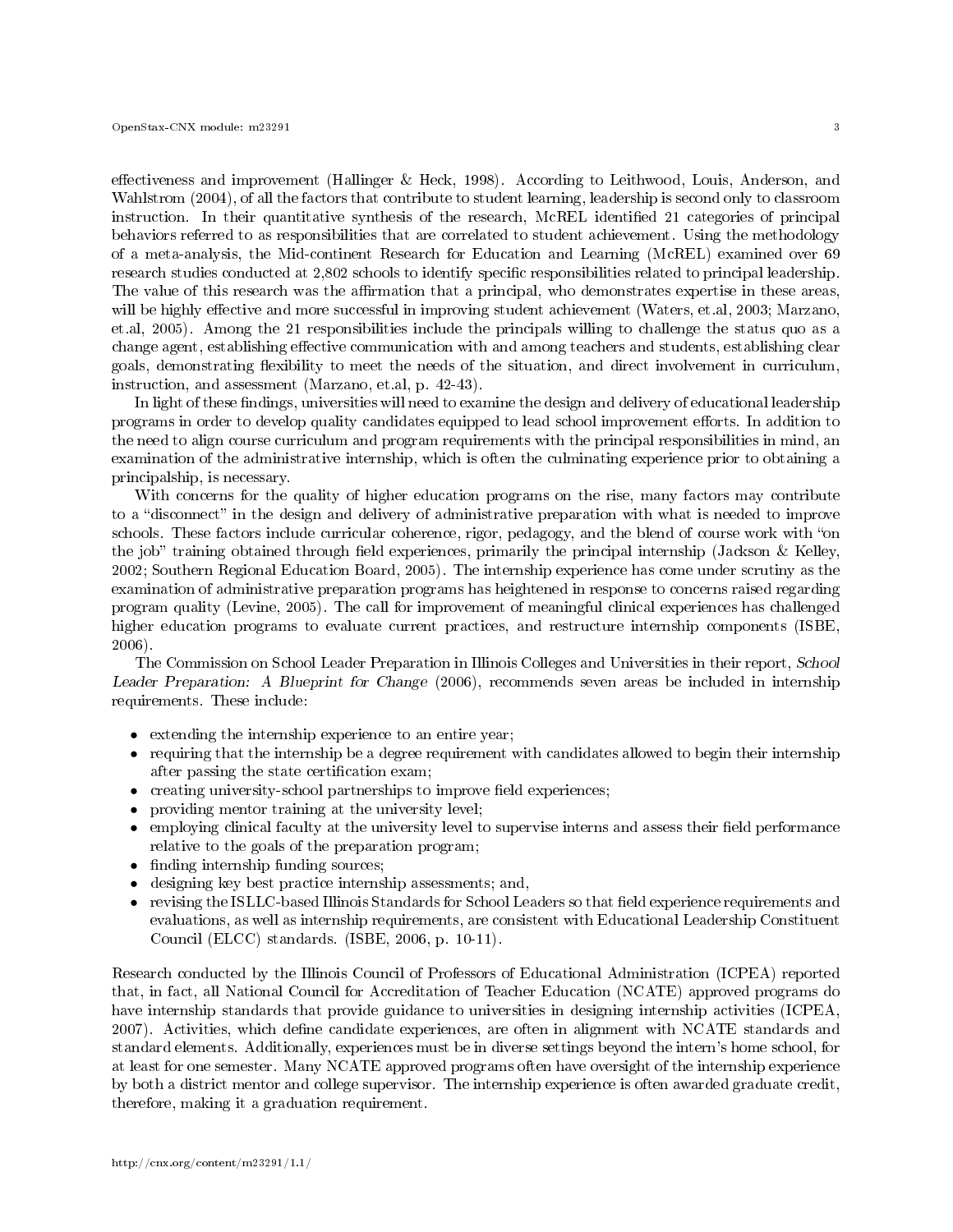By utilizing a standards-based approach, internship programs, as well as the entire administrative preparation program, provide universities with a focus on the leadership knowledge and skills necessary to improve student learning. In a report to the Illinois General Assembly, the Illinois School Leader Task Force (2008), suggested additional recommendations to improve the quality of school leadership programs. This report examined Illinois data, as well as, existing research to create a strategic initiative that will impact the higher education community in Illinois (Illinois School Leader Task Force, 2008). Among the recommendations was the charge to "create meaningful clinical and internship experiences" that support the recommendations made in the School Leader Preparation: A Blueprint for Change (2006). With the goal of improving student achievement across the state of Illinois, the stakes are high in raising the bar to improve internship programs. The challenges that exist, therefore, have created the need to provide insight into the administrative internship experience so that higher education programs can begin to examine the issue of internship improvement.

# 3 Problems and Purposes

As the focus on preparing highly effective new school leaders becomes an increasingly important issue, especially given the complexity of school administration today, professors responsible for designing and delivering principal preparation programs can benefit from the experiences and advice of practicing principals. Although administrative certification programs include a variety of courses and field-based experiences, one particular component which typically links theory and practice is the administrative internship. This study was designed both to gather information about the administrative internship experiences of Illinois principals, and to identify their recommendations in order to improve administrative internship programs.

This study sought to answer the following questions about Illinois principals' administrative internship experiences:

- Did their administrative certification programs require an internship?
- How was their administrative internship program structured?
- What components were most frequently included in their administrative internships?
- What requirements were they expected to meet?
- How many internship hours were they expected to complete?
- How often did their university supervisors conduct on-site visits?

In addition to describing their internship program experiences, this study asked Illinois principals for recommendations on how to improve administrative internships through the following questions:

- What experiences should be included in an administrative internship program to adequately prepare aspiring principals for their first administrative position?
- What advice would principals offer professors of education administration to improve administrative internships?

# 4 The Research Study

# Context

In Illinois, 2,118,692 students are served in 871 school districts configured as K-8 elementary, 9-12 high school, or K-12 unit school districts in rural, suburban, and urban settings. Minority students make up 41.5% of the public school K-12 population (Ruiz & Koch, 2008). Principals can earn their state-approved administrative certification at any of thirty-two Illinois public and private universities (ISBE, 2008b). Participants

The target population for this study was experienced Illinois principals. Since the email addresses of Illinois public school principals were available from the Illinois State Board of Education, 3,483 principals were emailed a link to a web-based questionnaire. Six hundred and fifty-one principals responded, resulting in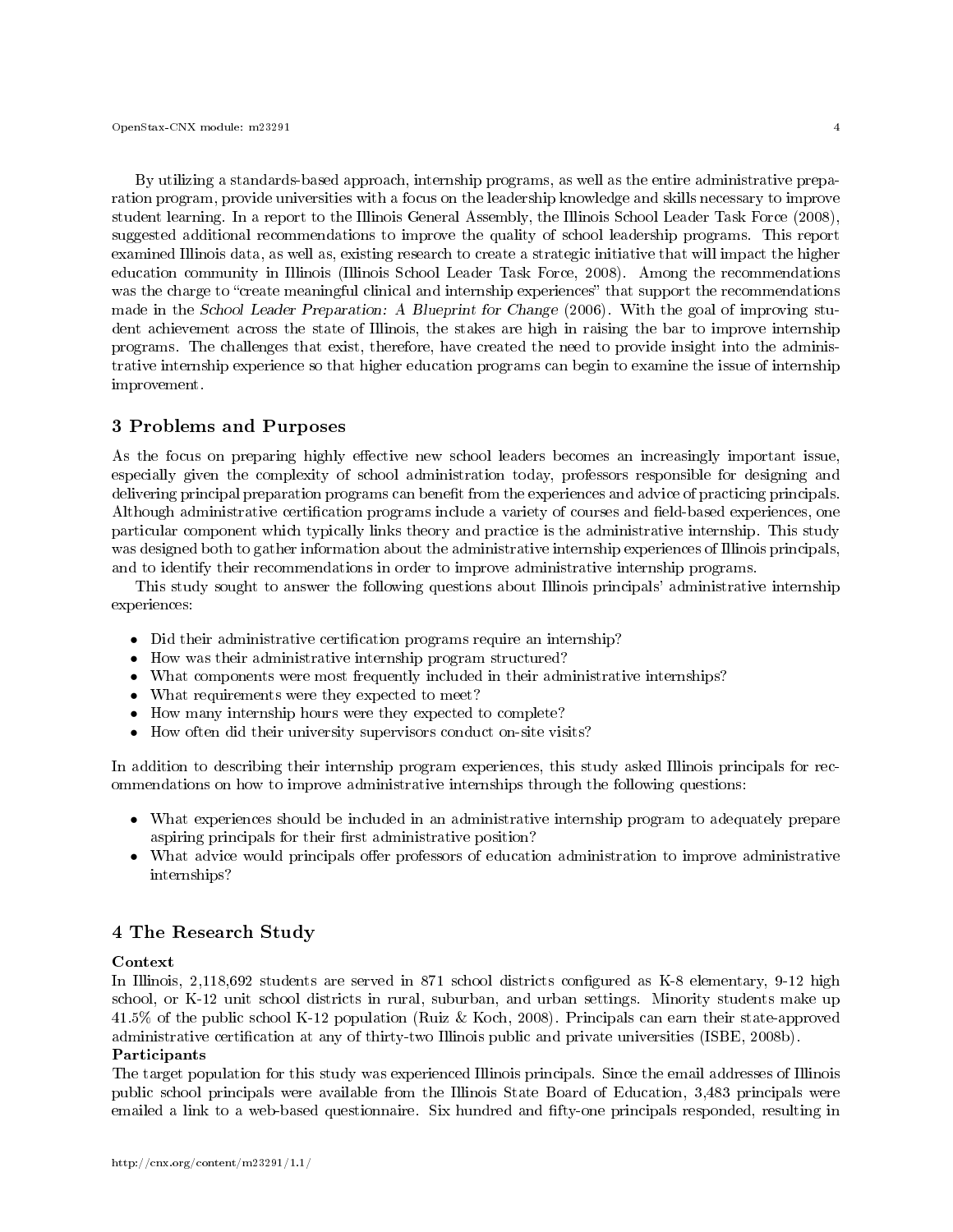an 18.69% response rate. The actual response rate was probably higher since some school districts blocked email accounts and other email addresses proved invalid. Also, since the survey was administered during the summer, some principals were no longer employed in their positions due to job changes and retirements. Of those who responded, 22.2% of the principals were from rural, 48.6% from suburban, and 29.1% from urban school districts.

#### Questionnaire

A three-part questionnaire was developed and tested with a panel of education administration professors, all of whom had experience as school administrators. After the instrument and procedures were modied, the questionnaire was approved by the university Institutional Review Board.

In Part 1, principals provided demographic data including grade level of their school, years of administrative experience, and district setting.

Part II contained six items which focused on various aspects of the administrative internship program including whether an internship was required, the structure of the internship experience, internship components, internship requirements including internship hours, and number of on-site visits. Five of the six items required a forced choice response and are reported as a frequency percentage of the total response for each item. For the one item with multiple response options, data are reported as a percentage of principals who responded to the item.

In Part III, principal were asked two open-ended questions:

- What experiences should be included in an administrative internship program to adequately prepare administrative interns for their first administrative position?
- What advice would you have offer professors of education administration to improve administrative internship programs?

#### Data Collection

This study, which was completed during July and August, 2008, utilized a modified Dillman (2007) webbased survey method for data collection. Principals were emailed a cover letter which included contact information for the researchers and a link to the web-based survey.

#### Data Analysis

Data were entered into Microsoft Excel 2003 to obtain frequencies and percentages of closed-end responses. Data were analyzed to identify any trends that might appear within the categories (Maxwell, 1996). Through an inductive analysis (McMillan & Wergin, 2006), "data are gathered first and synthesized inductively for understanding. Conclusions are grounded from the bottom up" (p.94). In the Results section of this report, any unique differences attributable to one of the underlying demographic characteristics are reported.

Open-ended qualitative responses were analyzed through data reduction, display, conclusion creation, and triangulation to identify trends (Berkowitz, 1997). Two of the researchers independently completed data reduction, display, and triangulation to develop conclusions. They shared their data-identified themes with each other following this process. Though this does not guarantee reliability and validity, it does provide "dependable results" (Guba & Lincoln 1981, p. 146) that can be replicated and retested to increase reliability and validity (Merriam, 1988).

# 5 Results

In Part II, principal responses in each table are reported as a frequency percentage of total responses for each item. For items in which unique differences were noted for any sub-group, these are discussed in the analysis.

# Required Internship

Principals report that an internship experience is common although not required for all programs. Overall, 73.8% reported participating in internship experiences (see Table 1). Inclusion of an internship requirement is not a recent requirement since 55.6% of respondents with more than 15 years administrative experience indicated that their administrative certification programs required an internship. However, 86.7% of those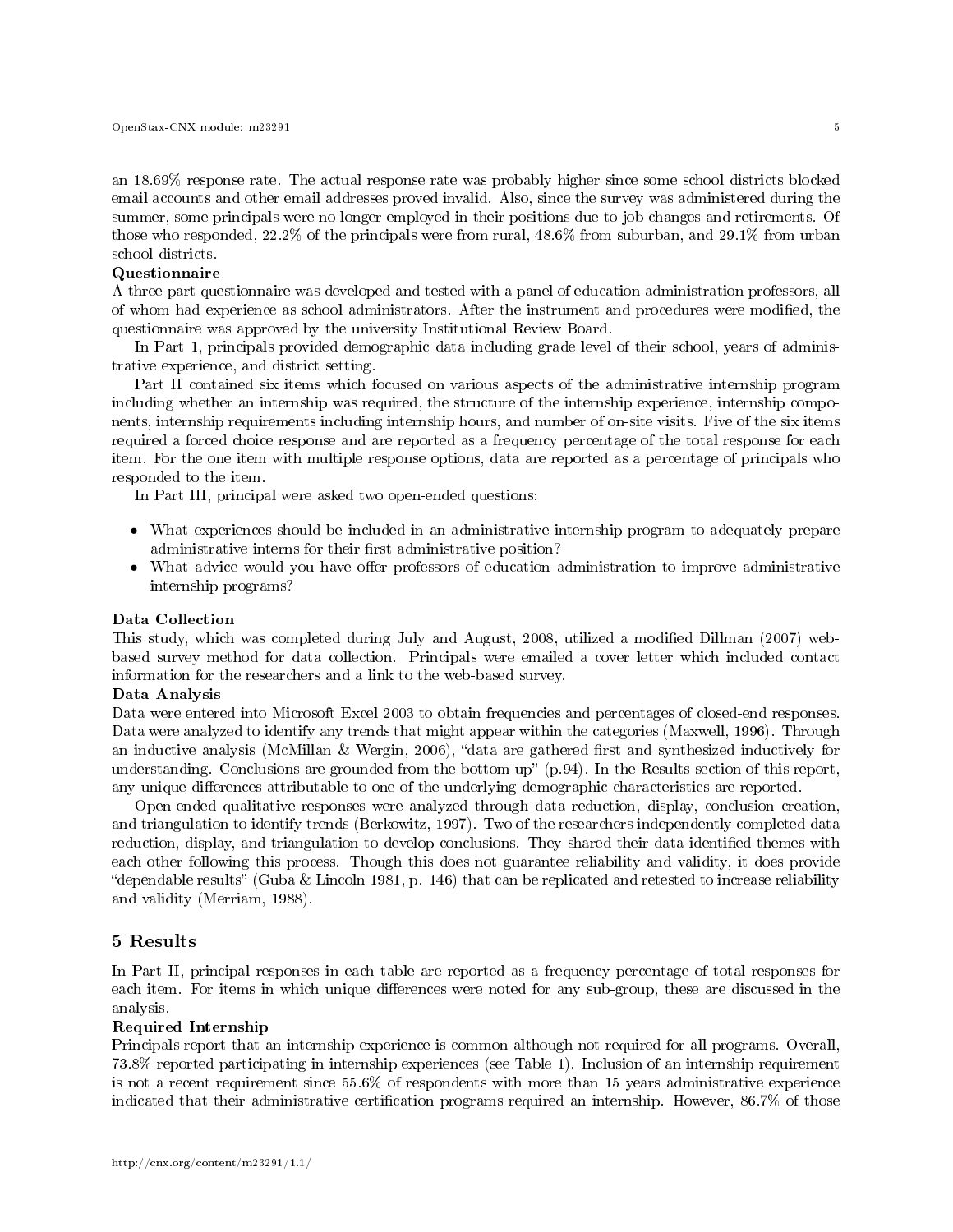with one to four years experience had a required internship that shows the increased value educational leadership preparation programs are placing on field-based internships.

#### Required Internship

| Response | Percentage |
|----------|------------|
| Yes      | 73.8%      |
| Nο       | 26.2%      |

| anie |  |
|------|--|
|      |  |

#### Internship Program Structure

Participants reported a variety of internship program structures (see Table 2). The most common model was a one semester internship course (39.0%); however, 25.8% of principals said that they were required to complete internship activities through program coursework. Of the  $8.4\%$  who responded "Other," most described a school-based experience driven only by their school administrator without a direct connection to a university program. These findings demonstrate the variance in internship program structures which exists among Illinois universities.

| Response                   | Percentage |
|----------------------------|------------|
| One Semester               | 39.0%      |
| Two Semesters              | 21.5%      |
| Integrated into Coursework | 25.8%      |
| Full/Part-Time Paid        | 5.3%       |
| Other                      | 8.4%       |

#### Structure of Internship Program



#### Internship Components

For those educational administration certification programs which included an internship, the study sought to identify what components were included in the program. Since participants could provide multiple responses, data for each component are reported as a percentage of principals who responded to the item. As a result, the higher the percentage; the more it was mentioned by participants. A large majority of programs (see Table 3) required candidates to maintain a time  $log(90.6\%)$  and to prepare written reflections on their internship experiences (81.1%). Either traditional or digital portfolios were required of 72.6% of the respondents indicating that a portfolio is increasingly expected. For those with over 15 year's experience, 60.1% had to complete an internship portfolio. Of these, only  $3.8\%$  were digital. In contrast,  $93.2\%$  of those with  $1 - 4$ years experience had a portfolio requirement, including 21.2% digital.

For those who responded "Other"  $(7.2\%)$ , the most commonly mentioned items were the requirement of a "major" paper or project or a series of outside readings. Others said that they received internship credit without the course requirement because they were already in administrative roles such as a coordinator or assistant principal.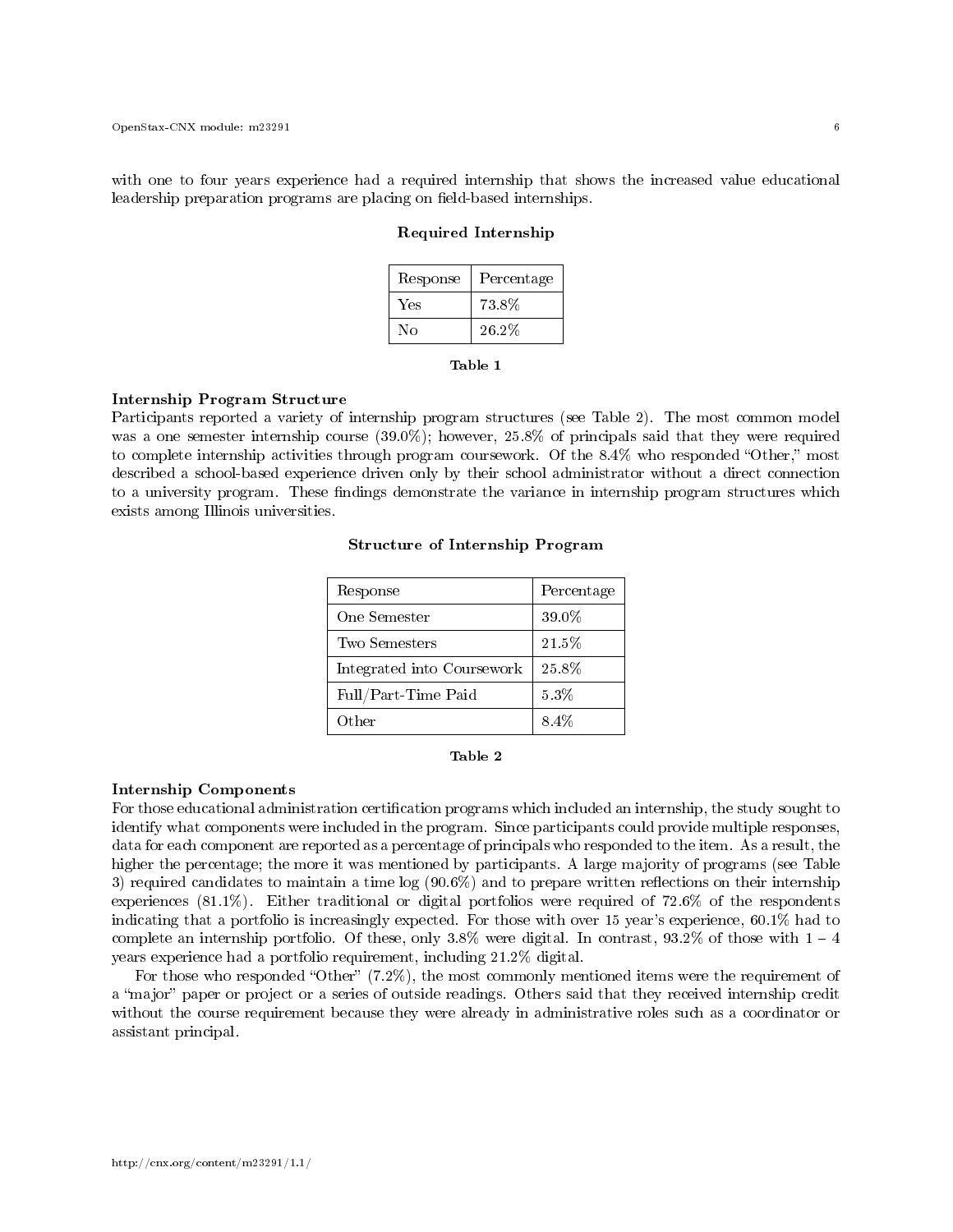| Response                    | Percentage |
|-----------------------------|------------|
| Internship Contract         | $54.1\%$   |
| Time Log                    | 90.6%      |
| Written Reflection Paper(s) | 81.1%      |
| In-Class Presentation       | 41.0%      |
| Traditional Portfolio       | 64.1%      |
| Digital Portfolio           | 8.5%       |
| Other                       | 7.2%       |

#### Internship Components

#### Table 3

#### Internship Hours

Those who completed an internship requirement were asked to identify the number of required hours. Although the most common response was  $51 - 100$  hours  $(38.0\%)$ , a wide variance was noted (see Table 4) ranging from 14.6% who said they were expected to complete 50 hours or less to 11.2% who indicated 200 hours or more.

# Required Internship Hours

| Response          | Percentage |
|-------------------|------------|
| 50 or Less        | $14.6\%$   |
| $51 - 100$ Hours  | 38.0%      |
| $101 - 150$ Hours | 21.0%      |
| $151 - 200$ Hours | 15.2%      |
| $>200$ Hours      | 11.2%      |

# Table 4

Variances were noted in total internship hours required based upon years of administrative experience. Those with the least years of experience were expected to complete the more internship hours (see Table 5) than administrative certification candidates from even a few years before. These findings indicate that universities are increasing internship requirements.

## Required Internship Hours Based on Years of Administrative Experience

| Hours Required | $1-4$ Years | $5-10$ Years | $11 - 15$ Years | $>15$ Years |
|----------------|-------------|--------------|-----------------|-------------|
| 50 or Less     | 7.8%        | 13.8%        | 17.2%           | 24.1%       |
| $51 - 100$     | 27.9%       | 42.5%        | 39.4%           | 43.0%       |
| $101 - 150$    | 27.1%       | 21.8%        | 16.1%           | 15.2%       |
| $151 - 200$    | 17.1%       | 14.4%        | 20.2%           | $7.6\%$     |
| > 200          | 20.1%       | 7.5%         | 7.1%            | 10.1%       |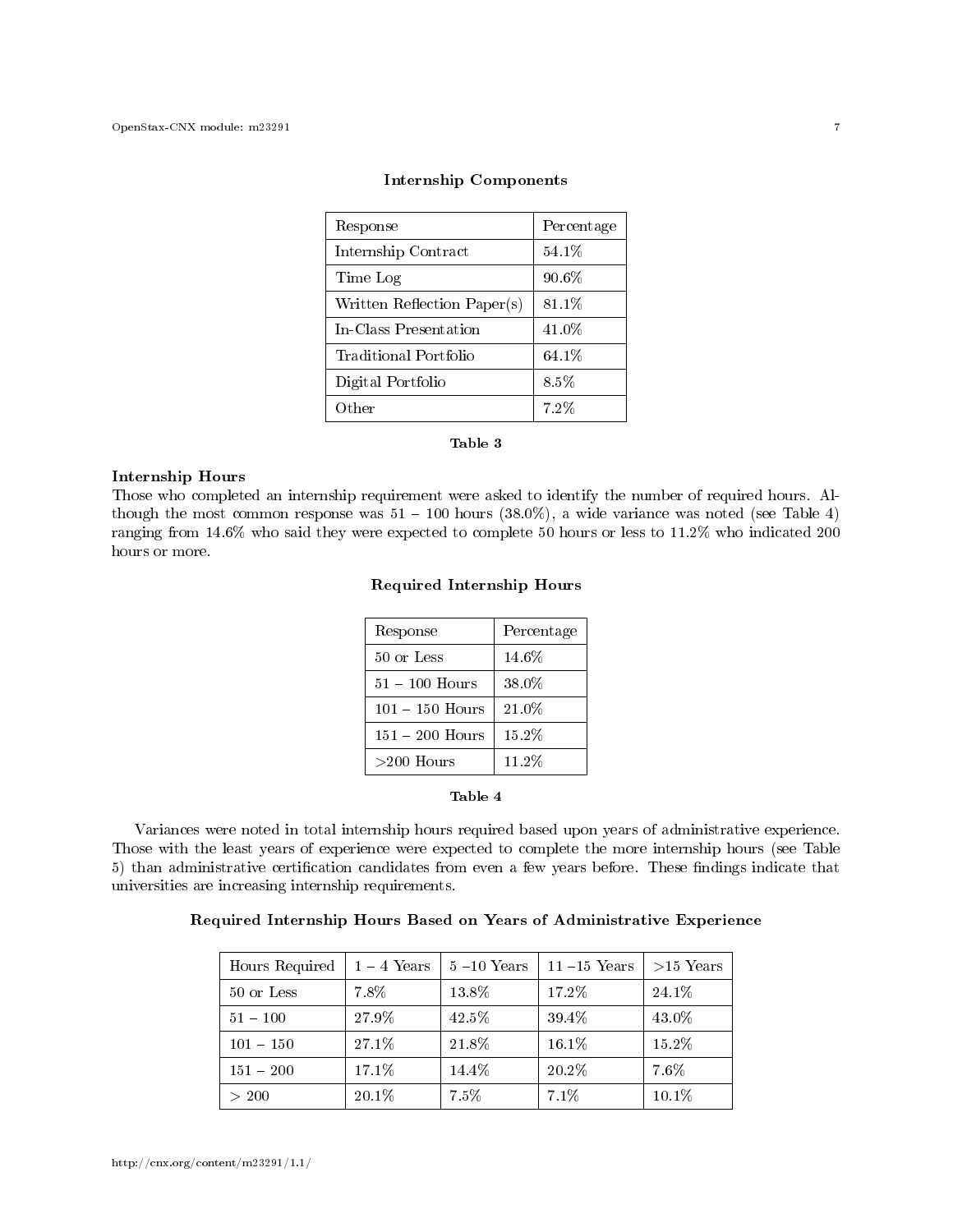#### Table 5

#### University Internship Supervisor Visits

Although the most common response was a requirement of two on-site visits per semester (32.2%), over a quarter  $(26.7\%)$  reported no visits (see Table 6). No substantial difference in on-site visits rates was noted based on years of administrative experience.

| Response       | Percentage |
|----------------|------------|
| None           | 26.7%      |
| 1              | 17.2%      |
| $\overline{2}$ | 32.2%      |
| 3              | $10.9\%$   |
| 4 or More      | 10.1%      |
| Other          | $2.9\%$    |

On-site Visits Each Semester



#### Open-Ended Responses

In the second part of the study, participants were asked to draw upon their experiences to respond to two open-ended questions. A first question asked: What experiences should be included in an administrative internship program to adequately prepare administrative interns for their first administrative position?

Overall, approximately one-third of the respondents suggested that internship experiences be highly practical, hands-on, and personally meaningful to the candidate. Other respondents held that a widebreadth of experiences linked to specific leadership standards should focus on all aspects of the principalship. A number of responses indicated that job shadowing should be included, and consideration should be given to a one-year full-time paid internship position.

The respondents also suggested specific types of experiences that should be included within a sound administrative internship. These comments became the basis for two emerging themes: management and leadership. For the management theme, the focus was on the operation of the school from a business or operational standpoint. Experiences that focused on long-term or instructional planning were placed under the category of leadership.

Management. The most frequently identified recommendations focused on finance and budgeting skills. Over one-third of respondents felt that internships should increase the number of opportunities or the depth of fiscal management. In addition, other suggestions from principals included increased exposure to discipline related issues and processes, more opportunities to work with parents or parent groups, and the development of class schedules.

Substantial numbers of responses indicated that increased experiences with human resource functions would be useful. Principals noted that exposure to hiring, employee supervision, personnel problems, and working through employee or parent complaints would be beneficial to interns' development. Responses also suggested that the internship should increase the number of opportunities to develop personal communication with parents, staff members, and community stakeholders.

Respondents suggested that supervision of "bus duty," the cafeteria, or after school activities be fully included in the internship. Similarly, principals recommended that interns should conduct committee meetings, prepare state reports, and be briefed on legal issues that affect the functioning of the school. Attending board meetings and exposure to facility management received minor mention.

Leadership. When it came to leadership experiences, one-half of the respondents resoundingly cited teacher observation, supervision, and evaluation as the most important activity for the internship. This leadership-based activity far outpaced other responses.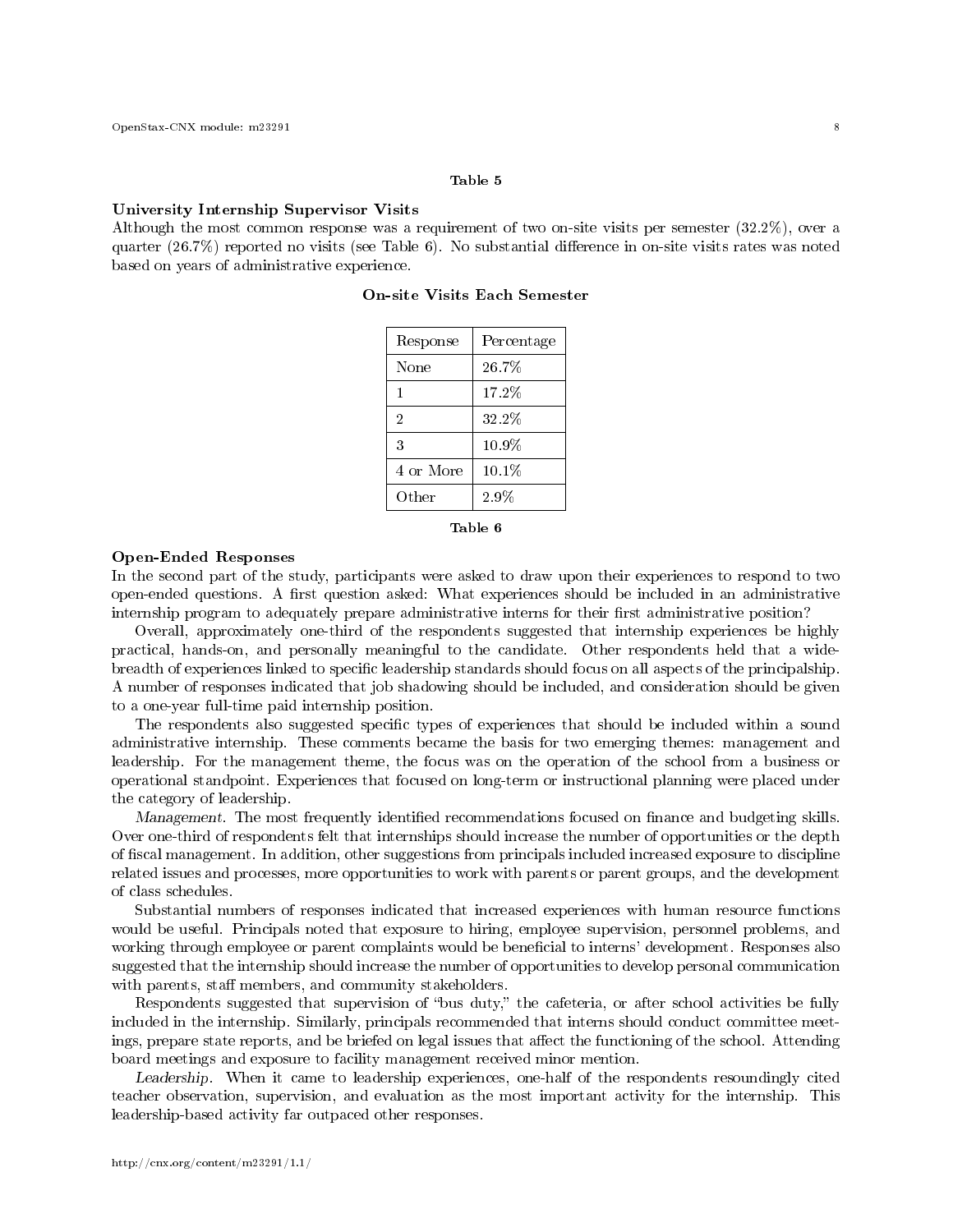The second leadership area most frequently mentioned was professional development including curriculum and instruction planning opportunities for faculty and staff. Curriculum dedicated to special education, response to intervention (RTI), and 504-plan development was noted. An almost equal number of respondents suggested interns need more experience in assessment and data analysis.

Some respondents focused on the importance of interns being able to participate on School Improvement Planning (SIP) teams. Other recommendations included increasing an intern's exposure to problem solving or conflict resolution case studies, leading a specific school based project, and participating in long-term planning projects.

The second open-ended question asked: What advice would principals offer professors of education administration to improve administrative internship programs? The responses yielded four categories.

Emphasis on practical applications. An overwhelming majority of respondents suggested that professors create practical, hands-on, and relevant experiences that would apply to the real world of administration. A good number of respondents afforded value to practical skill development such as meaningful decision-making opportunities, especially ones that involved problem-solving. Many of these suggested less emphasis be placed on "logging hours, constructing portfolios, and writing papers" with the onus placed on job-based, "nuts and bolts" tasks that were less academic in nature. Recommendations of practical tasks to be included in the internship related to finance, law, school climate, relationship building, scheduling, and staff development. According to these respondents interns should be required to actually apply themselves in these areas rather than simply observe others doing them. Lastly, when coursework was mentioned the respondents believed that case studies centering on actual scenarios should receive more emphasis in the curriculum, rather than administrative theory.

Professor involvement. A substantial number of responses called for professors to collaboratively plan with the site supervisor and the intern a "more focused" internship experience that is clearly communicated. Notably, respondents held that heightened levels of communication between the intern and the professor would be appreciated, especially in the form of site-based project advisement. A substantial number of responses also spoke to the notion of increased professor visibility. According to respondents, the professors should visit cooperating districts and schools, with special emphasis placed on the need to visit challenging urban based sites. In the minds of some respondents, heightened visibility would create a more collaborative environment beneting all stakeholders. Some even suggested that professors simply spend more time in the field so that they can remain currently aware of new state-based reforms and cooperating district level initiatives that impact practical concerns.

Accountability. Respondents also suggested that professors create experiences that carried higher levels of accountability for the intern. Professors should collaboratively plan standards-based activities with more rigorous expectations"  $-$  as one respondent expressed that attend to focused criteria. This would be a departure from interns simply "logging hours" on a particular task. Some felt that professors should "set the tone" and initiate the conversations about rigor and provide "honest feedback" as the semester unfolds.

Expand Internship. The last major set of responses centered on the length of the internship itself and/or when it should begin. In general, the majority commenting on this topic plainly held that the internship should be longer. Many felt that professors should simply increase the numbers of hours and/or that the internship should be conducted over a longer period of time. Some specified that the internship should cover the full year. This recommendation suggests internships should begin early to experience the opening of the school year and end later to assist in the end of the school year tasks. Many suggested that the internship experience be a full year "paid" experience or one that incorporated a significant degree of release time from the interns' respective current teaching positions.

#### 6 Limitations

Since this study was state specific, generalizations beyond Illinois are limited. Also, although all Illinois principals included in the Illinois State Board of Education database were surveyed, caution should be used in drawing conclusions from the data. Even though responses were received from 651 principals, they represented only 18.69% of those surveyed. Those who did not complete the survey may have responded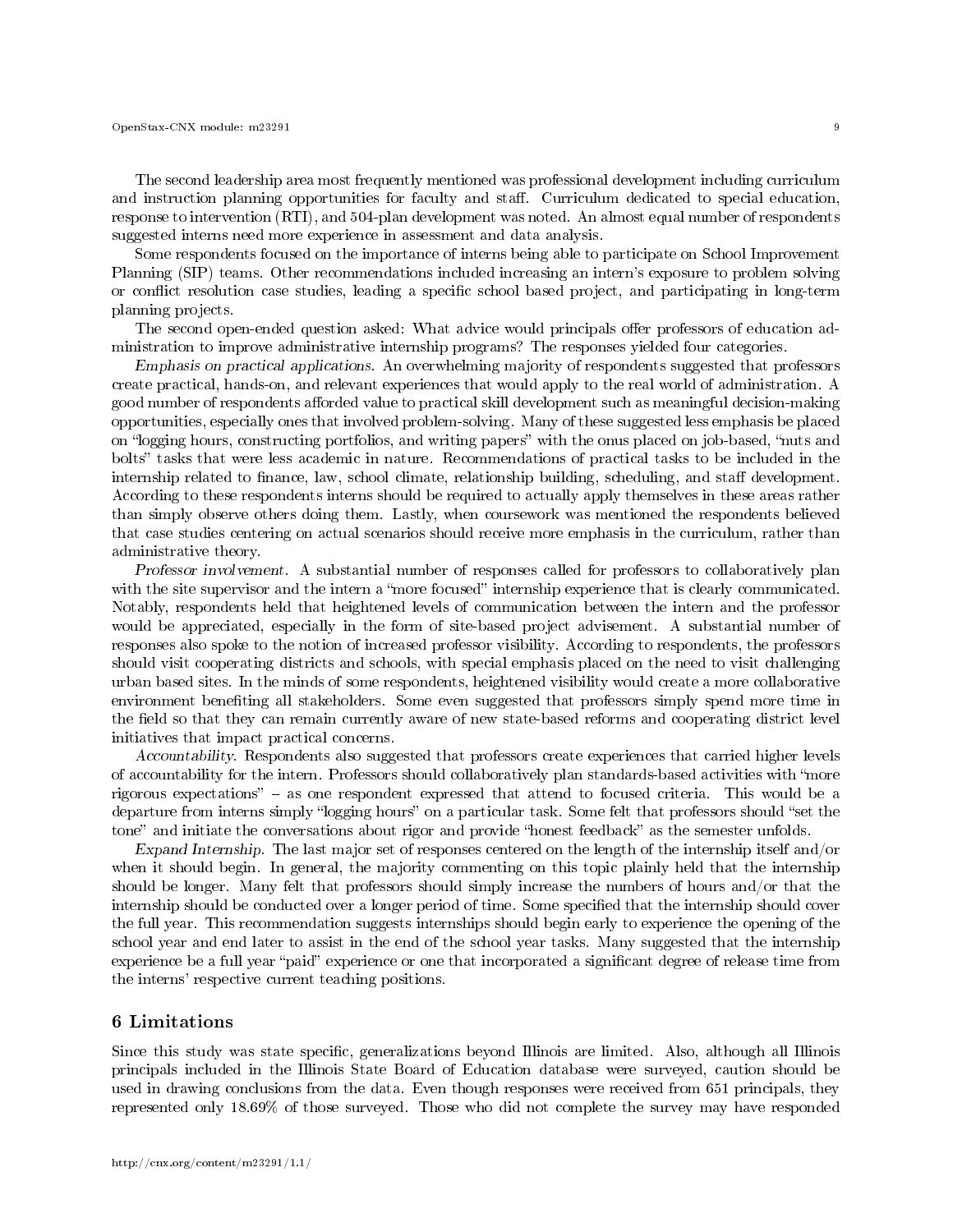differently. Finally, qualitative responses may be somewhat inconsistent. Only through replication of the study, both in Illinois and other states, may transfer of findings be possible.

## 7 Summary

This research study sought to examine the views of Illinois principals in regard to their administrative internship experience, in order to better understand the design, implementation, and efficacy of the internship experiences as it relates to "on the job" needs. The results served as the basis to garner insight into the administrative internship experience, so that education administration professors will review the components of the internship experience in their own settings. The administrative internship should be a required component in educational leadership, for both degree completion and administrative certication. It is well documented that higher education has to do a better job of relating theory to practice, and the vehicle to do this is embedded in the field based, internship experience ( Cunningham  $\&$  Sherman, 2008; Levine, 2005).

In Illinois, 73.8% of the principals in this study were required to complete an administrative internship. Principals with more than 15 years administrative experience indicated they met this requirement; however, the data showed that higher numbers of principals with one to four years experience had an internship experience. Even with the increased internship requirement it is apparent, based on this research study, that internship requirements are inconsistent among universities. To examine these requirements, findings fall into two areas: internship components (required elements), and internship field based activities.

# Required Internship Components

Universities need to clearly define and examine the required components of the administrative internship. In this research study, elements include length of time with the average being one semester, as well as, required internship hours with the majority of subjects indicating 51-100 hours. The trend appears to indicate the required number of internship hours is on the rise, and with state-wide and national recommendations to move to a one-year principal internship, required internship hours will certainly increase (ICPEA, 2007, Illinois School Leader Task Force, 2008).

Over 50% of the principals reported the development of a time log, a written reflection paper, a traditional portfolio, and an internship contract. The consistency of these components indicates that documentation of the internship experience is extremely important. The need for a reflection requirement is strongly recommended so that the administrative intern can internalize field-based experiences within the context of their developing leadership skills (Cunningham, 2007). Reflection may also be a component of a required portfolio, since the portfolio documents evidence of how the intern is able to apply administrative theory to the field based internship experiences. According to York- Barr, Sommers, Ghere, and Montie (2001), "reflective practice is a vital resource for significant and sustained school improvement. Experience by itself is not enough. Reflection is a means for examining beliefs, assumptions, and practices" (p. xvii).

The combination of these internship components supports the development of the administrative intern as an emerging leader who can, in fact, relate theory to practice in meeting the needs of the school site where the internship is conducted. Examination of all internship requirements, therefore, is vital in order to maintain clearly defined expectations that the intern can strive to reach.

Data also indicated the need to provide support for the intern by both an on site mentor/supervisor (a practicing administrator, often the principal) and the university professor. The vehicle to provide this support is the on-site visit, which ranged from none to four or more over the course of the internship. The relationship between the intern, site supervisor, and university professor is a critical component to support and guide the intern in developing meaningful internship experiences. Collaboration is key so that clear roles and responsibilities are defined that support the development of a quality internship experience. This might also entail establishing an on-site site supervisor-training program, as well as, staff development for all university professors who supervise interns. In order to accomplish this, departments of educational leadership will need to develop stronger relationships with local school districts and strive to develop partnerships that seek the same goal in prepare aspiring administrators (SREB, 2005).

#### Internship Field-Based Activities

Research suggests that clinical activities led by practicing administrators and university coaches that are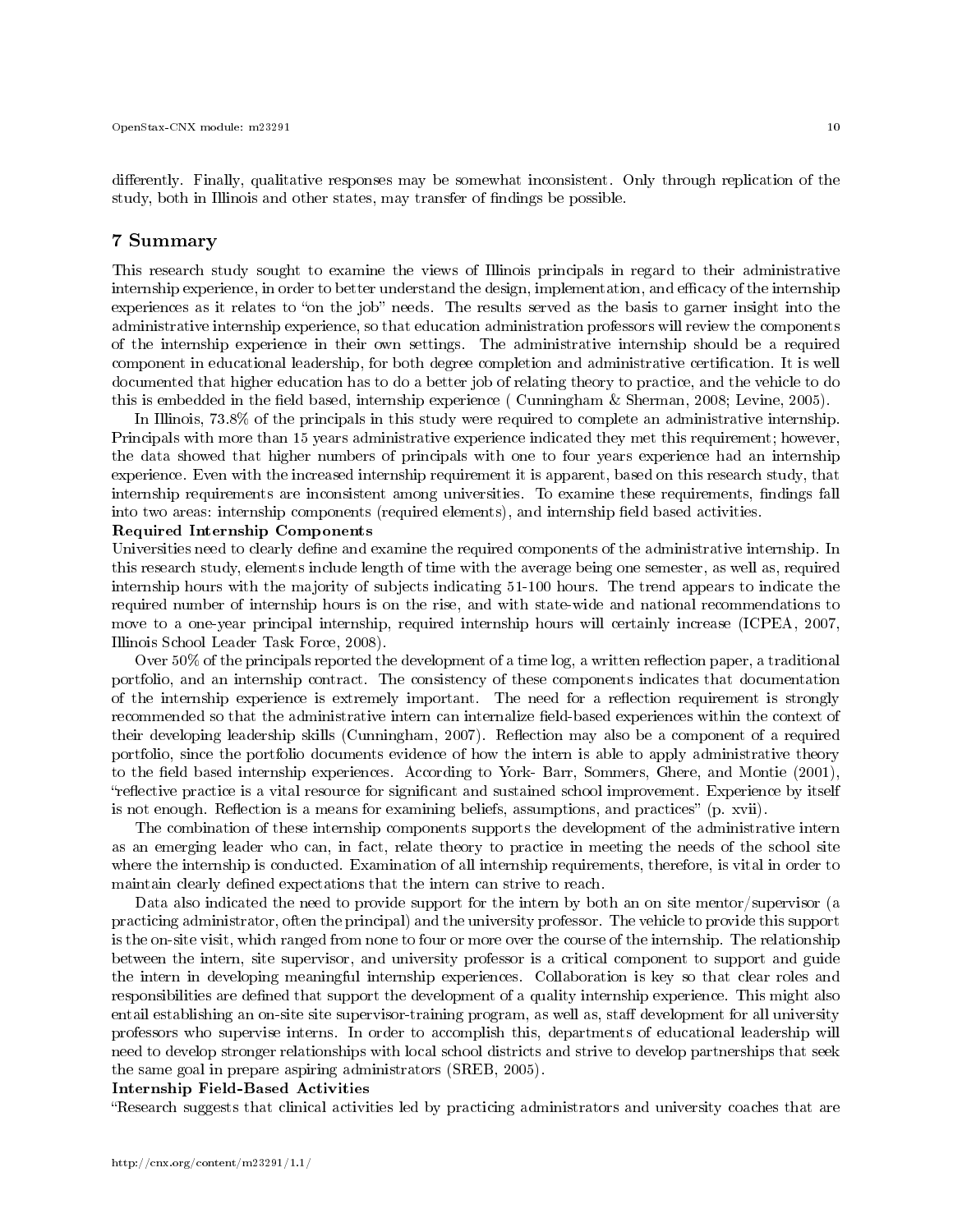meticulously planned and arranged prove to be meaningful learning opportunities and experiences that interns highly value" (Cunningham & Sherman, 2008, p.312). Principals in this research study substantiated the importance of meaningful, practical, hands-on internship experiences. Classified as either "managerial" or "leadership" type activities, a recommendation made was to link activities to specific leadership standards. This is encouraging since most educational leadership programs are accountable to address the Interstate School Leaders Licensure Consortium (ISLLC) Standards for School Leaders (Council of Chief State School Officers,  $2008$ ; Waters & Grubb,  $2004$ ).

Managerial activities that were suggested by principals in this research study included management of the following: budgets, hiring, personnel, student discipline, class schedules, and parent groups. It is worth noting that the researchers were somewhat surprised by the overwhelming numbers of responses that centered on finance and budgeting concerns. This may be due to the fact that future administrators were classroom teachers before assuming their principal position and were most likely never required to contribute to the district or school finance/budgeting process. The data suggest that principals highly recommend the need to include fiscally related experiences in the internship.

Management of specific principal duties included: bus schedules, after school activities, meetings, and state reports. What was surprising was the fact that none of the responses mentioned technology, which can be seen as related to managing human resources, as well as, the instructional program. Additionally, a recommendation to require internships over the course of the school year would also include the numerous tasks associated with the opening or closing of the school year.

Leadership activities suggested were closely related to supervision and evaluation of teachers. Activities that centered on curriculum and instruction included professional development. Although these areas relate to school improvement initiatives, university professors in collaboration with on-site mentors, need to strategically encourage and support administrative interns to design authentic experiences that place them in a leadership role that focuses on the specific implementation of projects designed to improve student achievement (Darling-Hammond, et. al, 2007; Cunningham & Sherman, 2008). Many internship programs may provide opportunities for observation or group participation, but fail to encourage and require the intern to lead important work related to school improvement (SREB, 2005).

The researchers found it interesting that none of the leadership-based responses alluded to the internship as an avenue to become a change agent. Principal responsibilities involving school culture and climate, openness to innovative ideas, or ethical decision-making were not mentioned (Marzano, et.al., 2005). Lastly, it was noted by the researchers that ethical decision making, which is a signicant and important component in principal responsibilities, was not mentioned by any of the participants. This appears to be one of the ISLLC standards not addressed in the internship experience (Council of Chief State School Officers, 2008) that may need to be more closely addressed by involving the intern in authentic problem solving activities.

In conclusion, the examination of the administrative internship experience needs to be a high priority for educational leadership programs. In order to prepare school leaders, particularly the principal, higher education needs to put more emphasis on designing quality internship experiences that align with the growing needs of K-12 schools. The challenge to improve schools though increased student achievement, will require leaders who have had the benefit of a strong educational leadership program that views the internship experience as vital preparation.

#### 8 References

American Association for Employment in Education (2008). What is your personal job market? The job market today: Interpreting the 2009 educator supply and demand research. 2008 Job Search Handbook for Educators. 43, 11-14.

Berkowitz, S. 1997. Analyzing qualitative data.In J. Frechtling and L. Sharp (Eds.), User friendly handbook for mixed methods evaluations (pp. 4-22). Arlington, VA: National Science Foundation.

Braun, B.A. (2008). *Illinois school law survey* (8<sup>th</sup> ed.). Springfield, IL: Illinois Association of School Boards.

Brown, P. F. (2006). Preparing principals for today's demands. Phi Delta Kappa. 87(7), 525-526.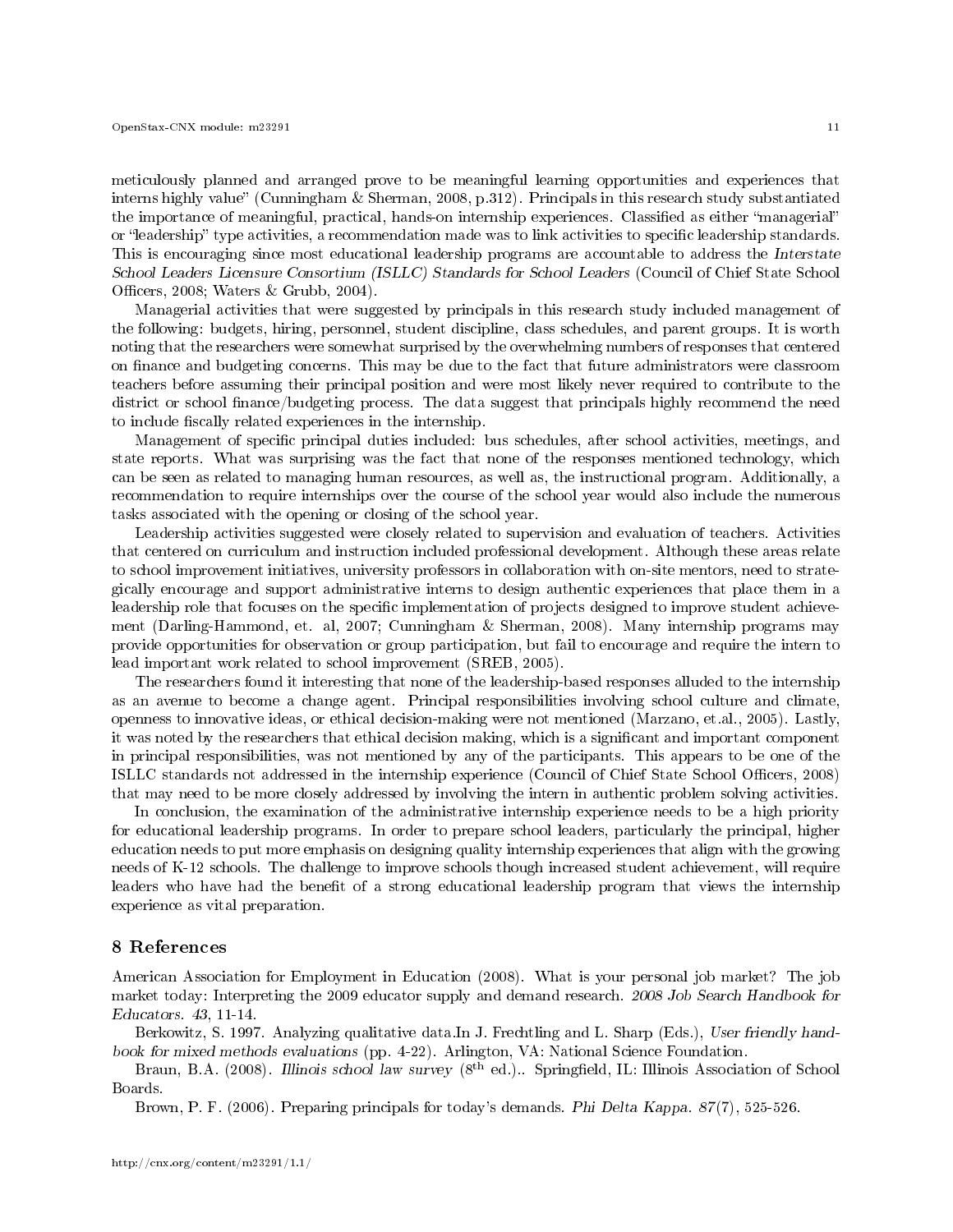Bureau of Labor Statistics. (2008). Occupational outlook handbook, 2008-2009 edition. Washington, DC: U S Department of Labor. Available from http://www.bls.gov/oco/ocos007.htm

Council of Chief State School Officers, Educational Leadership Policy Standards: ISLLC 2008. Author: Washington, D.C.

Cunningham, W.G. (2007). A handbook for educational leadership interns: A rite of passage. Boston: MA: Pearson Education, Inc.

Cunningham, W. G., & Sherman, W. H. (2008). Effective Internships: Building Bridges Between Theory and Practice. The Educational Forum. 72, 308-318.

Darling-Hammond, L., LaPointe, M., Meyerson, D., Orr, M., & Cohen, C. (2007). Preparing school leaders for a changing world: Lessons from exemplary leadership development programs. Stanford, CA: Stanford University, Stanford Educational Leadership Institute. Available from http://seli.standford.edu

Davis, S., Darling-Hammond, L., LaPointe, M., & Meyerson, D. (2005). School leadership study: Developing successful principals (Review of Research). Stanford, CA: Stanford University, Stanford Educational Leadership Institute.

Guba, E. G., & Lincoln, Y. S. (1981). *Effective evaluation*. San Francisco, CA: Jossey-Bass.

Dillman, D. A. (2007). Mail and internet surveys: The tailored design method  $3^{rd}$  ed.). Hoboken, NJ: John Wiley & Sons, Inc.

Hallinger, P., & Heck, R.H. (1998). Exploring the principal's contribution to school effectiveness: 1980-1995. School Effectiveness and School Improvement,  $9(2)$ , 157-191.

Illinois Council of Professors of Educational Administration (ICPEA) Special Task Force. (2007, November). A foundation for change: A gap analysis of Illinois leadership preparation programs. Author: Charleston, IL.

Illinois School Leader Task Force. (2008, February). Report to the General Assembly. Available from http://www.isbe.org/SchoolLeadership/default.htm.

Illinois State Board of Education. (2006, August). School leader preparation: A blueprint for change. Author: Springfield, IL.

Illinois State Board of Education. (2008a, December). Educator supply and demand in Illinois. 2008 annual report. Author: Springfield, IL.

Illinois State Board of Education. (2008b, May). General Administrative Endorsements Entitled by Institution. Paper presented at the meeting, Working Together to Prepare Illinois School Leaders, Bloomington, IL.

Jackson, B. L., & Kelley, C. (2002). Exceptional and innovative programs in educational leadership. Educational Administration Quarterly, 38(2), 192-212.

Leithwood, K., Seashore L. K., Anderson, S., & Wahlstrom, K. (2004). How leadership influences student learning. New York, NY: The Wallace Foundation.

Levine, A. (2005). Educating school leaders. Washington, DC: The Education Schools Project.

Marzano, R., Waters, T., & McNulty, B. A. (2005). School leadership that works from research to results. Arlington, VA: Association for Supervision and Curriculum Development.

Maxwell, J. A. (1996). Qualitative research design: An interactive approach. Thousand Oaks, CA: Sage. McMillan, J. H., & Wergin, J. F. (2006). Understanding and evaluating educational research (3rd ed.). Upper Saddle, NJ: Pearson.

Merriam, S. B. (1988). Case study research in education: A qualitative approach. San Francisco: Jossey-Bass.

Murphy, J. (2002). Reculturing the profession of educational leadership: New blueprints. In J. Murphy (Ed.). The educational challenge: Redening leadership for the 21st century (pp.65-82). Chicago, IL: National Society of Education.

Ruiz, J. H., & Koch, C. A., (2008). Illinois state board of education annual report 2007. Springfield, IL: Illinois State Board of Education. Available from http://www.isbe.state.il.us/reports/annual07/report.pdf

Schmoker, M. (2001). The results fieldbook: Practical strategies for dramatically improved schools. Alexandria, VA: Association for Supervision and Curriculum Development.